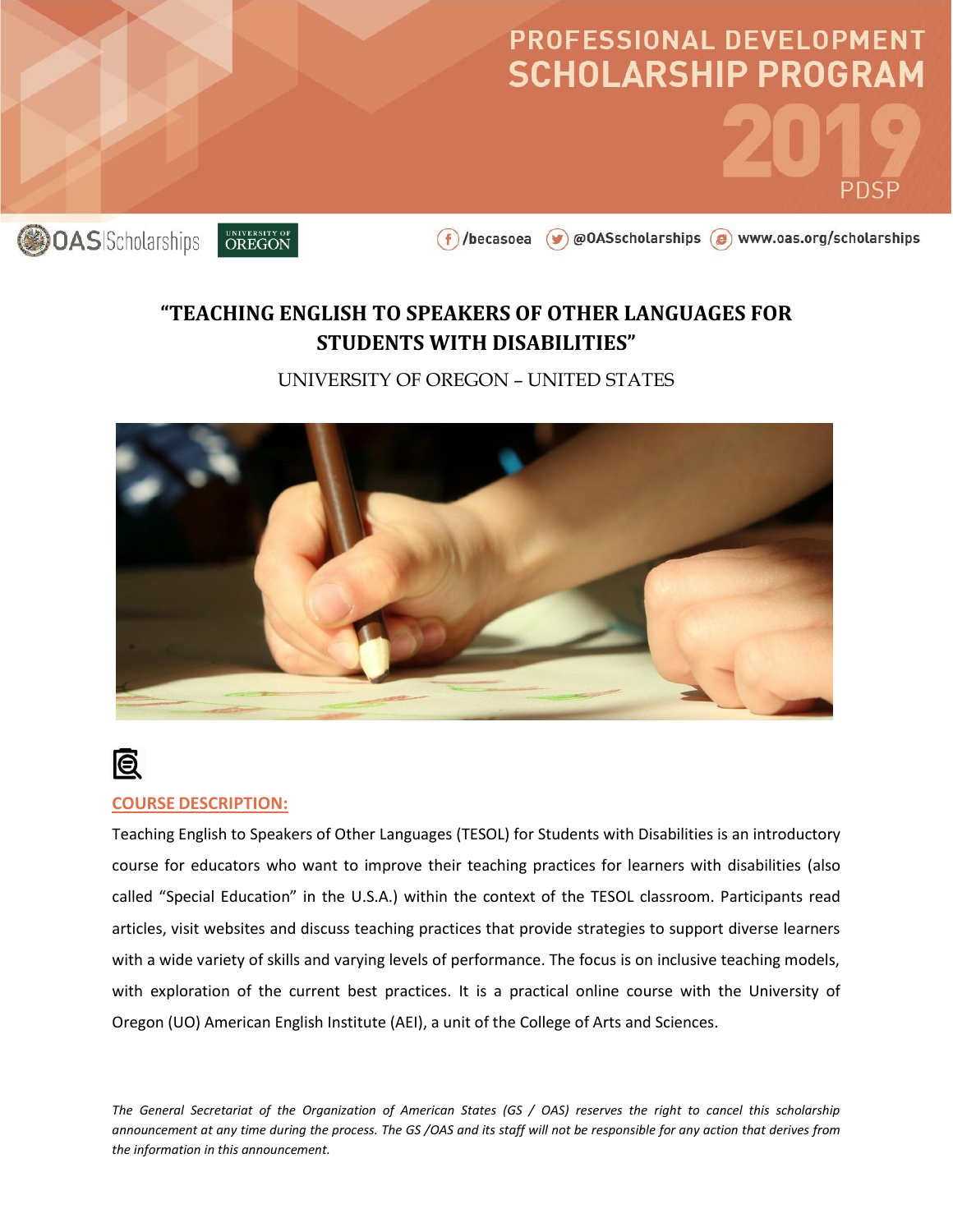All activities are asynchronous. This means you can do them anytime and anywhere through the UO [Canvas](https://library.uoregon.edu/cmet/canvas/help/students1) learning management system. The course materials use English at the level of B1-B2 "Independent User" from the Common European Framework of Reference for Language [\(CEFR\)](http://www.coe.int/t/dg4/linguistic/cadre1_en.asp).

Unless otherwise noted, course materials are free, open educational resources (OERs) from high quality sources. You can use OER materials in any way you like in your local schools, universities, and training centers.

#### **COURSE SCOPE AND SEQUENCE**

- $\checkmark$  Week 1: Introduction to Special Education (SPED) Concepts and Terminology
- $\checkmark$  Week 2: Universal Design for Learning
- $\checkmark$  Week 3: Differentiated Instruction
- $\checkmark$  Week 4: Explicit Instruction
- $\checkmark$  Week 5: Behavior Management for Learners with Special Needs

#### **LEARNING OUTCOMES**

By the end of this course, you will be able to:

- $\checkmark$  Identify and discuss key concepts and issues around teaching in a SPED context;
- $\checkmark$  Identify and explain an area of need related to SPED;
- $\checkmark$  Evaluate/select/adapt existing materials that address a need in teaching English in a SPED context.
- $\checkmark$  Plan and explain how information learned in the course is shared with other English-language educators.

# **APPLICANT'S PROFILE:**

### $\checkmark$  Desire to improve teaching knowledge and skills.

- $\checkmark$  Can dedicate 8-10 or more hours a week to reading, reflecting, and writing on educational topics.
- $\checkmark$  Have reliable daily computer and Internet access.
- $\checkmark$  Have English language proficiency at a level high enough to do academic work (approximately TOEFL 525/iBT 70).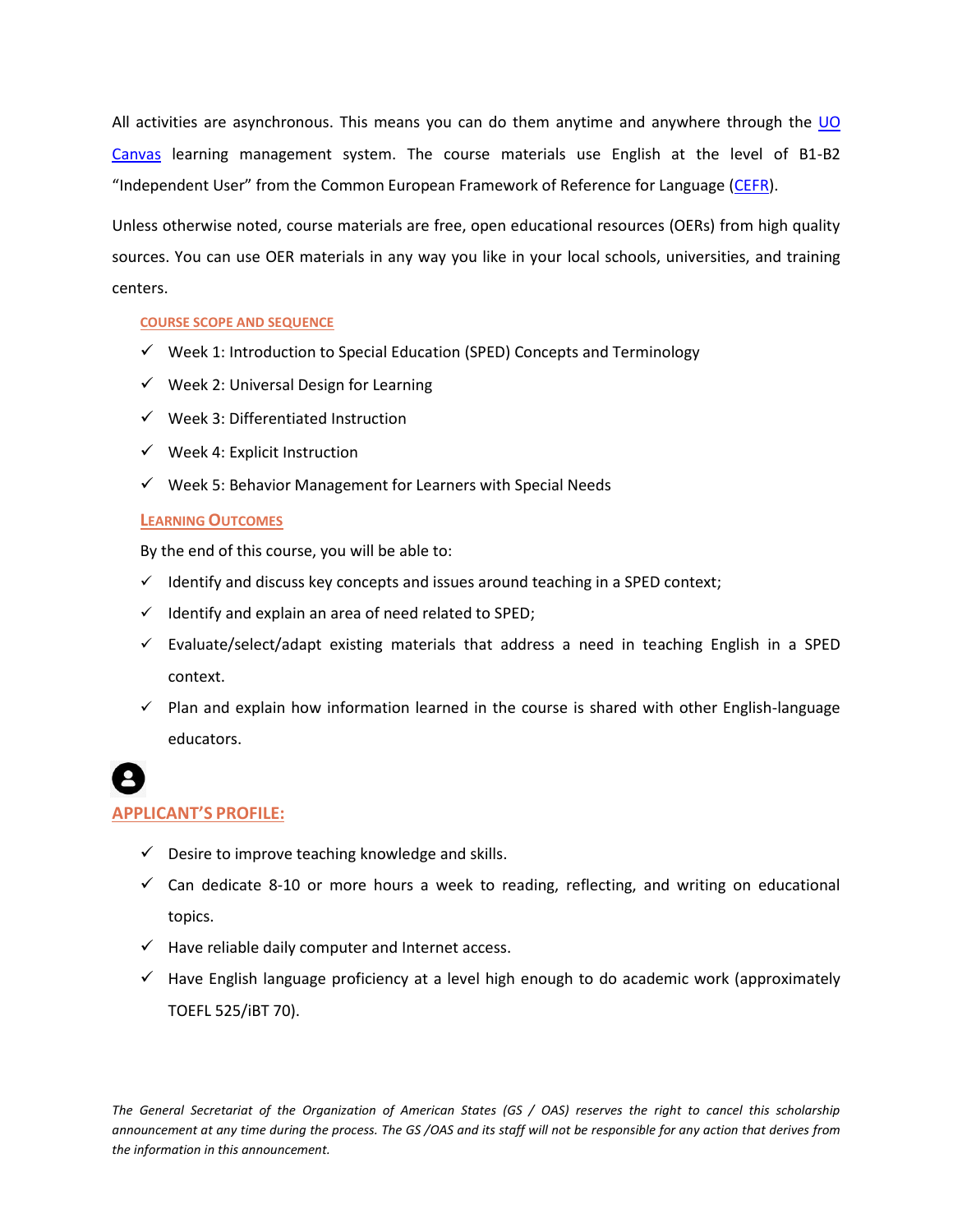

#### **DATE, PLACE, & COURSE MODALITY:**

This online course will be taught in English from October  $14^{th}$  to November  $15^{th}$ , 2019. The course is five weeks long and has a work load of 8-10 hours per week.



#### **SCHOLARSHIP'S BENEFITS:**

- $\checkmark$  Number of scholarships: 20 scholarships.
- $\checkmark$  100% of Course tuition fee (Cost per scholarship recipient: USD \$750).
- $\checkmark$  Study materials.
- $\checkmark$  Course Certificate issued by the University of Oregon.



#### **SHOLARSHIP OVERVIEW**

| <b>MODALITY</b>                                                        | Online                                                                                                   |
|------------------------------------------------------------------------|----------------------------------------------------------------------------------------------------------|
| <b>DATES</b>                                                           | From 10/14/2019 to 11/15/2019                                                                            |
| <b>LANGUAGE OF INSTRUCTION</b>                                         | English                                                                                                  |
| <b>BENEFITS</b>                                                        | 100% of Course tuition fee.<br>Study materials.<br>Course Certificate issued by University of<br>Oregon. |
| <b>DEADLINE</b><br><b>TO SUBMMIT APPLICATIONS</b><br><b>BEFORE ONE</b> | Please contact the ONE in your country                                                                   |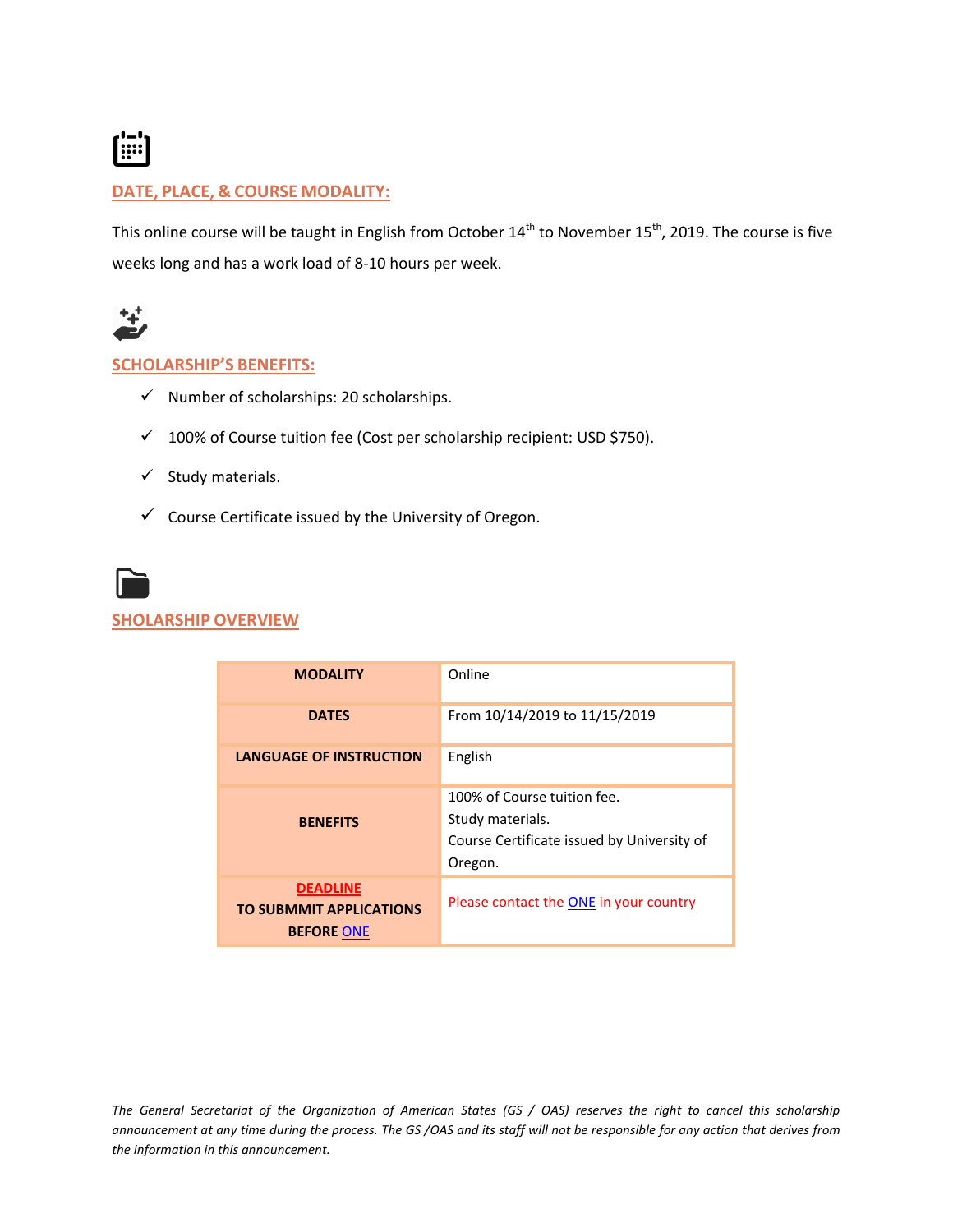

- $\checkmark$  Be a citizen or a legal permanent resident of any of the OAS Member States, with the **exception of the United States<sup>1</sup>** .
- $\checkmark$  Have an Associate's Degree (or higher) at the time of applying for the scholarship.
- $\checkmark$  Have a certificate of language proficiency (if your native language is not English).
- $\checkmark$  Comply with all the steps of the scholarship application process as well as with the required documents.
- $\checkmark$  Be in good health condition to be able to complete the course requirements.

The OAS will consider ineligible application submitted by:

- $\times$  Current OAS scholarship recipients.
- $\times$  Citizens or residents of the United States a (as it is the institution's host country).
- $\times$  OAS Staff/Consultants and immediate relatives.
- $\times$  Staff of the Permanent Missions to the OAS and their immediate relatives.



l

#### **APPLICATION PROCESS:**

#### **STEP 1: GATHER AND SCAN REQUIRED DOCUMENTS:**

- $\checkmark$  Associate's Degree (or higher) Diploma.
- $\checkmark$  One (1) letter of recommendation from the employer, institution or organization to which you belong. It must be signed and addressed to the Professional Development Scholarship Program of the OAS, Department of Human Development, Education and Employment.
- $\checkmark$  Undocumented resume or curriculum vitae (Maximum 4 pages).
- $\checkmark$  Copy of ID or Passport.
- $\checkmark$  Certificate of language proficiency (if your native language is not English).

**IMPORTANT:** Scan in black and white all the required documents [see above] in one single PDF file. The file size should not be more than 3MB. **Incomplete applications will not be considered by the OAS!!!**

 $<sup>1</sup>$  No OAS scholarship shall be awarded to an individual for academic and technical studies, research, and professional</sup> development in the OAS member state which sponsored the individual for an OAS scholarship.

*The General Secretariat of the Organization of American States (GS / OAS) reserves the right to cancel this scholarship announcement at any time during the process. The GS /OAS and its staff will not be responsible for any action that derives from the information in this announcement.*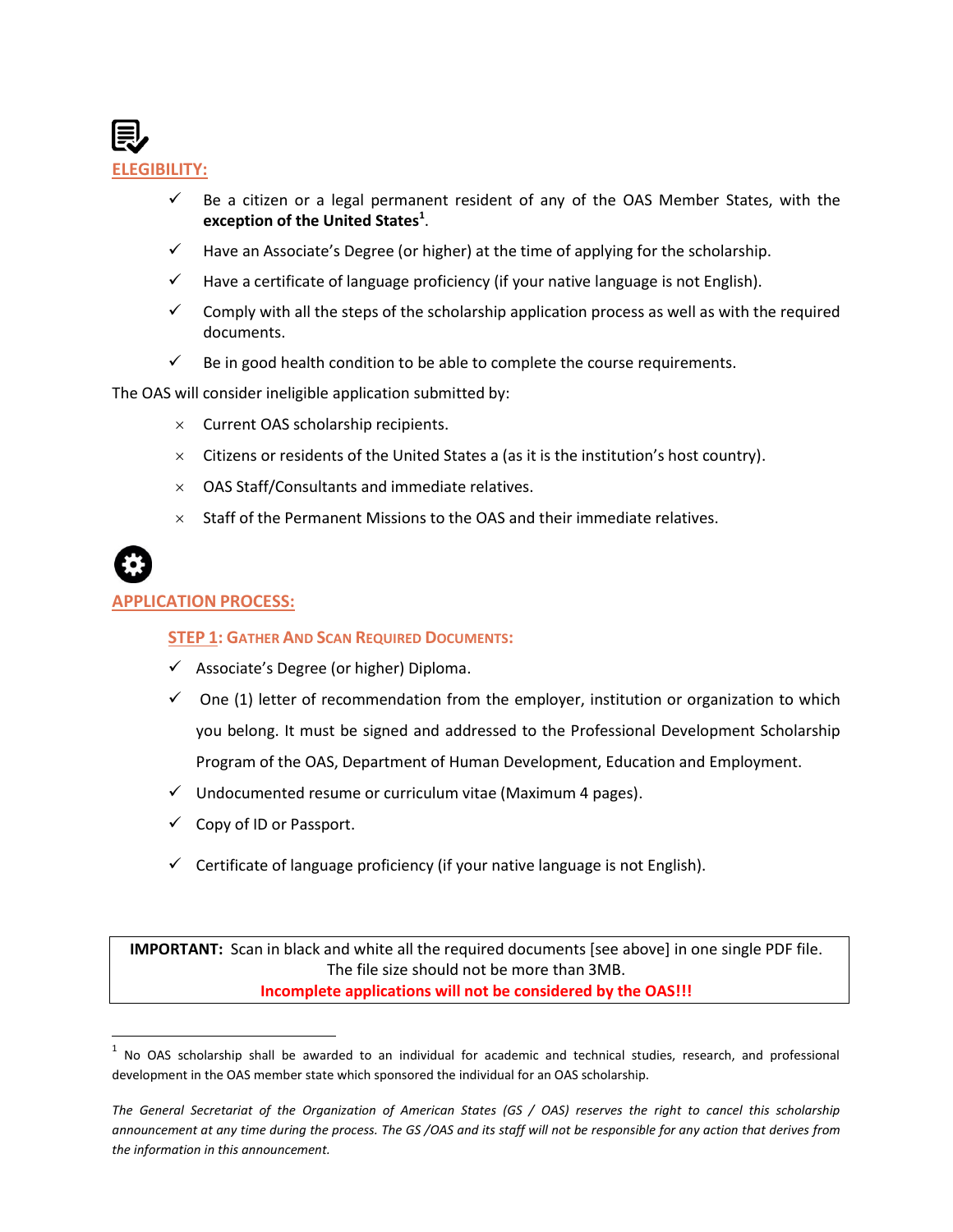#### **STEP 2: SUBMIT ONLINE APPLICATION FORM**

- $\checkmark$  Complete the [ONLINE APPLICATION FORM.](https://www.oas.org/fms/Announcement.aspx?id=1067&Type=2&Lang=eng)
- $\checkmark$  Upload the PDF File with all documents gathered in Step 1.
- $\checkmark$  After submitting your application form, you will receive a confirmation email and a PDF document with the application you just submitted. Please make sure to check your inbox and the junk mail tray.
- $\checkmark$  Print your application form.

#### **STEP 3: SUBMIT APPLICATION BEFORE ONE**

- $\checkmark$  Interested applicants must apply through the National Liaison Office (ONE) in their respective countries. Each ONE will pre-select candidates and send a final list to the OAS.
- $\checkmark$  Submit before ONE a hard copy of the required documents and the online application form (See steps 1 and 2).

**IMPORTANT:** Remember to contact your country's ONE in advance to ask about the deadline to apply for this scholarship opportunity.

# $\mathcal{L}$

#### **SELECTION CRITERIA:**

- $\checkmark$  Academic merits and work experience related to the subject of the course.
- $\checkmark$  Essay answers that better describe how obtaining the scholarship will positively impact the applicant's country of origin.



#### **RESPONSIBILITIES OF THE SCHOLARSHIP RECIPIENT:**

- $\checkmark$  Selected Candidates must officially accept the scholarship by completing and signing the OAS **Scholarship Acceptance Form**.
- $\checkmark$  The Scholarship Recipient is required to complete the course according to the standards of the host institution.
- $\checkmark$  The Scholarship Recipient shall fill in a course evaluation questionnaire which will be provided upon completion of the course.